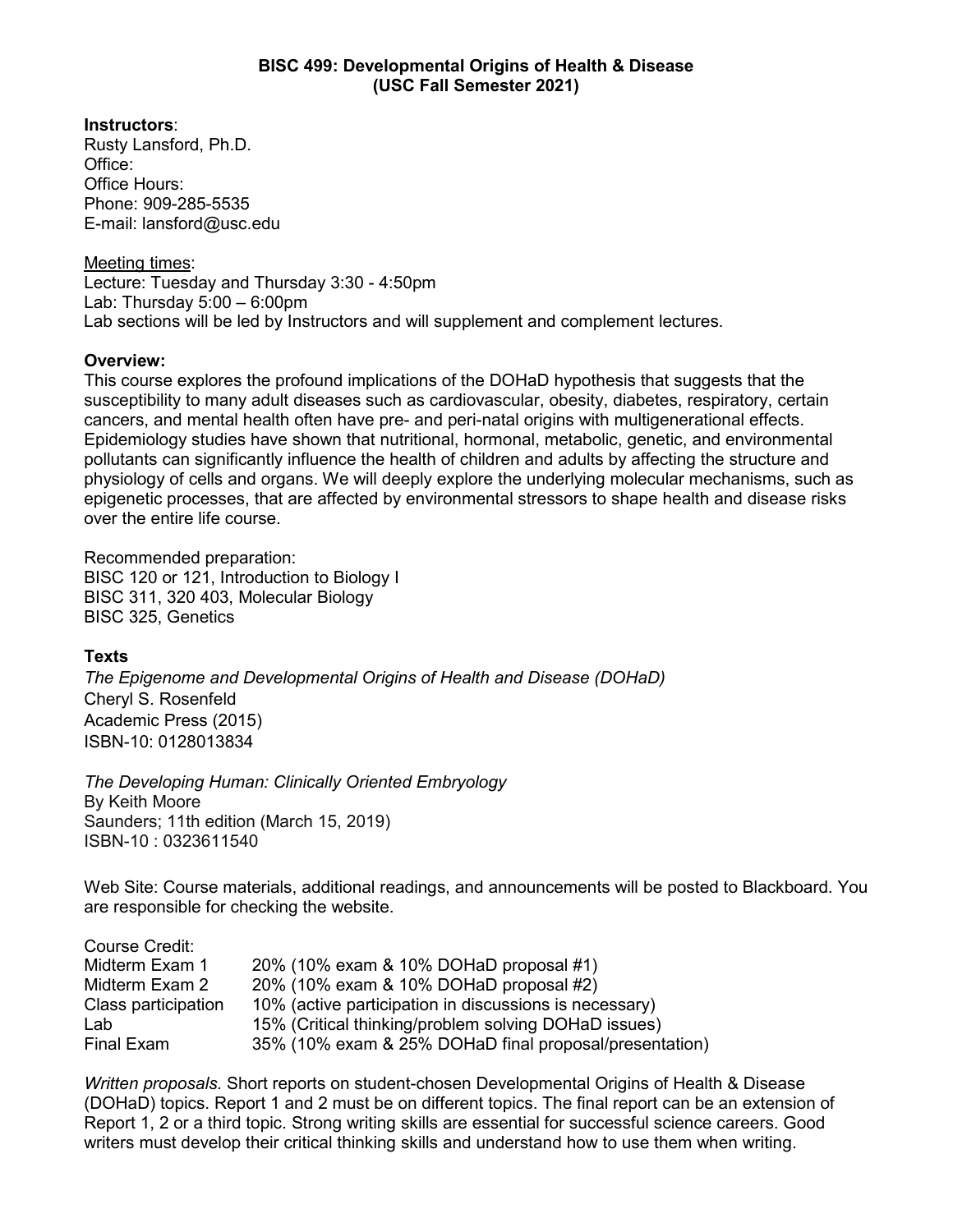| <b>Week</b>    | <b>Lecture topics</b>                                                       | <b>Reading/Videos</b>                                                                           | Lab                                                         |
|----------------|-----------------------------------------------------------------------------|-------------------------------------------------------------------------------------------------|-------------------------------------------------------------|
| 1              | The Developmental Origins of<br>Health & Disease (DOHaD)                    | Rosenfeld Ch1. The DOHaD Concept                                                                |                                                             |
|                | Historical Perspective of DOHaD<br>in Humans                                | Rosenfeld Ch 2 Historical<br>Perspective of DOHaD in Humans                                     | Case study: Barker<br>hypothesis                            |
| $\overline{2}$ | Epigenetic Mechanisms: The<br>Common Thread DOHaD<br><b>Effects</b>         | Rosenfeld Ch 4. Introduction to<br>Epigenetic Mechanisms                                        |                                                             |
|                | <b>Transgenerational Epigenetic</b><br>Inheritance                          | Rosenfeld Ch 21. Transgenerational<br>Epigenetic Inheritance                                    | Multigenerational vs.<br>transgenerational                  |
| 3              | Human Developmental Biology                                                 | Rosenfeld Ch 22. The Placenta and<br><b>DOHaD</b>                                               |                                                             |
|                | Sensitive Periconceptional<br>Periods                                       | Rosenfeld Ch 3. DOHaD and the<br>Periconceptional Period                                        | Critical periods during<br>development                      |
| 4              | Epidemiology                                                                | Epidemiological Studies - made<br>easy!.mp4                                                     | Cohort studies                                              |
| 5              | <b>Environmental Triggers</b>                                               | The impact of climate change.mp4                                                                |                                                             |
|                | MIDTERM 1 & Two-page report<br>#1                                           |                                                                                                 | Case studies:<br>Endocrine-disrupting<br>chemicals          |
| 6              | Parental Nutrition and DOHaD                                                | Rosenfeld Ch 6. Parental Nutrition                                                              | Effects of food<br>insecurity                               |
| $\overline{7}$ | Developmental Origins of<br><b>Metabolic Disorders</b>                      | Rosenfeld Ch14. Metabolic Disorders<br>and DOHaD                                                | Case study:<br>Hongerwinter                                 |
| 8              | Developmental Origin of<br>Cardiovascular Disorders                         | Rosenfeld Ch 8. Epigenetics in<br><b>Cardiovascular Disorders</b>                               | Case study:<br>Birthweight and<br>coronary heart<br>disease |
|                | Dr. Kent Thornburg guest<br>seminar                                         |                                                                                                 |                                                             |
| 9              | Developmental Origins of<br>Chronic Lung and Kidney<br><b>Disease</b>       | Rosenfeld Ch 11. Developmental<br>Origins of Childhood Asthma and<br><b>Allergic Conditions</b> | Case study: LA air<br>pollution                             |
| 10             | Dr. Michael Skinner guest<br>seminar<br>MIDTERM 2 & Two-page report<br>#2   |                                                                                                 |                                                             |
| 11             | Developmental Origins of<br><b>Immune Disorders</b>                         | Rosenfeld Ch 12. Immune Disorders,<br>Epigenetics, and the DOHaD                                | Case study:<br>Inflammation & aging                         |
| 12             | Neurobehavioral Disorders and<br><b>DOHaD</b>                               | Rosenfeld Ch 13. Neurobehavioral<br>Disorders and DOHaD                                         | Case study: Autism                                          |
| 13             | Prenatal Stress and the<br>Developmental Origins of Mental<br>Health (Dias) | Neuroscience and Biobehavioral<br>Reviews, 117 (2020) 26-64                                     | Case study:<br>Transgenerational<br>stress                  |
| 14             | Cancer and DOHaD                                                            | Rosenfeld Ch 16. Cancer and<br><b>DOHaD</b>                                                     | Case study:<br>Breast/prostate<br>cancer origins            |
|                | Aging                                                                       | Nat. Rev. Genet. 19, 371-384 (2018)                                                             |                                                             |
| 15             | Society and DOHaD                                                           | Rosenfeld Ch 23. The Moral and<br>Legal Relevance of DOHaD                                      |                                                             |
|                | <b>DOHaD Bioethics</b>                                                      |                                                                                                 |                                                             |
| 16             | Final Exam & Presentation and<br>final report                               |                                                                                                 |                                                             |

The syllabus may change slightly during the semester. Assignment due dates are firm.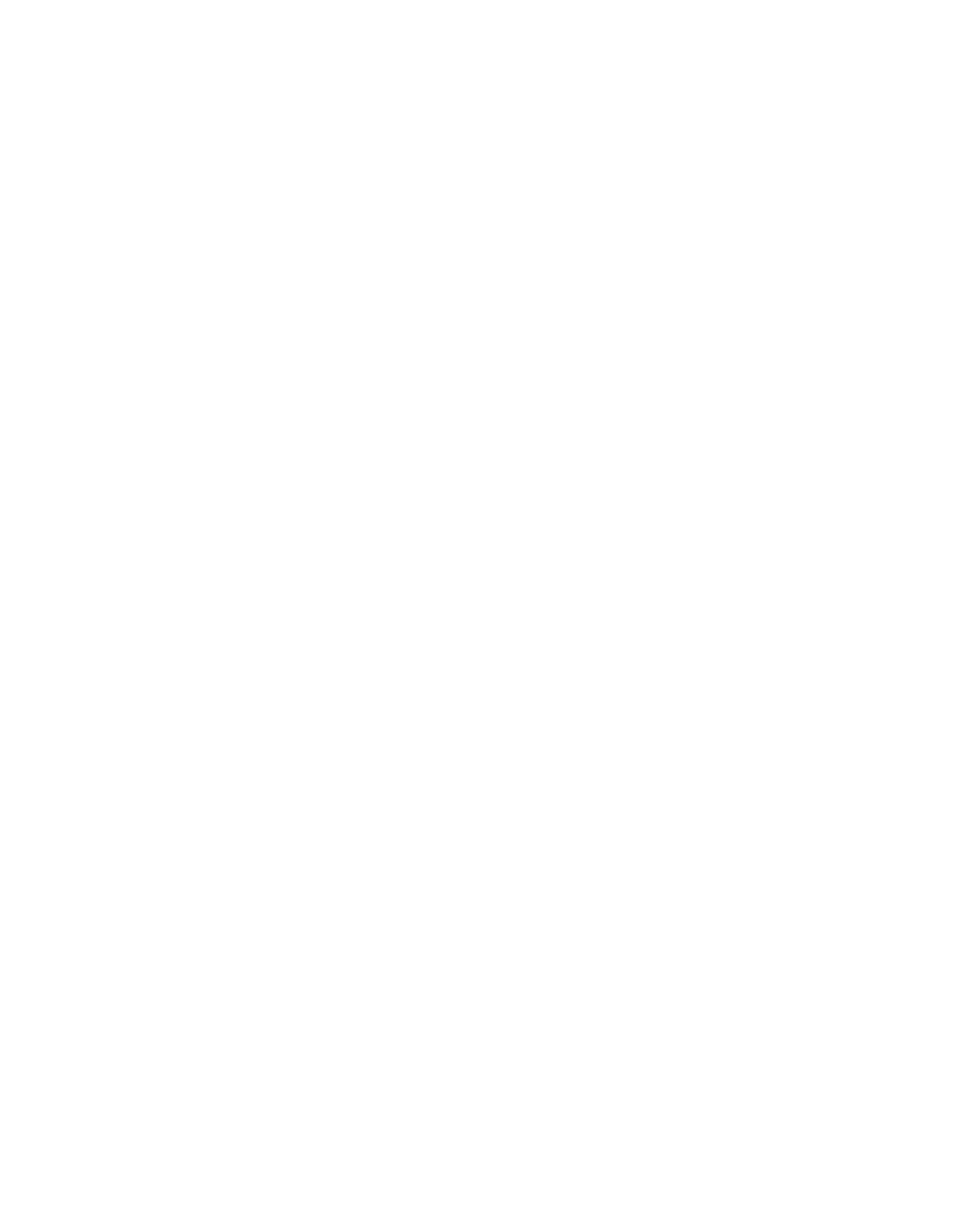### **Course Policies:**

1) Exam dates are firm. There are no makeup exams in the course. Performance on the final may be prorated to substitute for a missing midterm exam, if an excuse considered valid by faculty is presented in a timely fashion. An acceptable written excuse or documentation must be provided to the faculty. The final exam will be administered only on the date and time set by the University.

2) Midterm exams will be returned to students by the TAs during discussion section. The final examination will not be returned but will be retained for one semester by the faculty.

3) Regrades: If you think an answer you have provided was graded incorrectly or if there is an arithmetic error, you may seek a regrade. You must provide a written explanation of why you think your answer was graded incorrectly. Regrade requests are to be submitted to your TA. If a regrade is agreed upon, then the ENTIRE EXAMINATION may be subject to a regrade. Your grade may therefore go up, go down, or remain the same. Regrade requests must be received within one week of when the exam key is posted for midterms, or by the second week of classes the following semester for the final exam.

4) No special assignments for extra credit are permitted.

5) Academic integrity policies of the University will be strictly followed. Infractions can result in severe penalties. There may be assigned seating for exams. No student may be admitted to an exam after the first student has left the exam.

Statement on academic integrity: USC seeks to maintain an optimal learning environment. General principles of academic honesty include the concept of respect for the intellectual property of others, the expectation that individual work will be submitted unless otherwise allowed by an instructor, and the obligations both to protect one's own academic work from misuse by others as well as to avoid using another's work as one's own. All students are expected to understand and abide by these principles. Scampus, the Student Guidebook, contains the Student Conduct Code in Section 11.00, while the recommended sanctions are located in Appendix A: http://www.usc.edu/dept/publications/SCAMPUS/gov/. Students will be referred to the Office of Student Judicial Affairs and Community Standards for further review, should there be any suspicion of academic dishonesty. The Review process can be found at: [http://www.usc.edu/student-affairs/SJACS/.](http://www.usc.edu/student-affairs/SJACS/)

6) Any student requesting academic accommodations based on a disability is required to register with Disability Services and Programs (DSP) each semester. A letter of verification for approved accommodations can be obtained from DSP. Please be sure the letter is delivered to one of the Professors as early in the semester as possible. DSP is located in STU 301 and is open 8:30 AM – 5:00 PM, Monday thru Friday, Phone number: 213-740-0776.

7) It may be necessary to make adjustments to the syllabus during the semester. Check the course web site or class announcements on Blackboard for updates. **Exam dates will not be changed.**

8) Any questions or concerns regarding these policies should be addressed to the faculty.